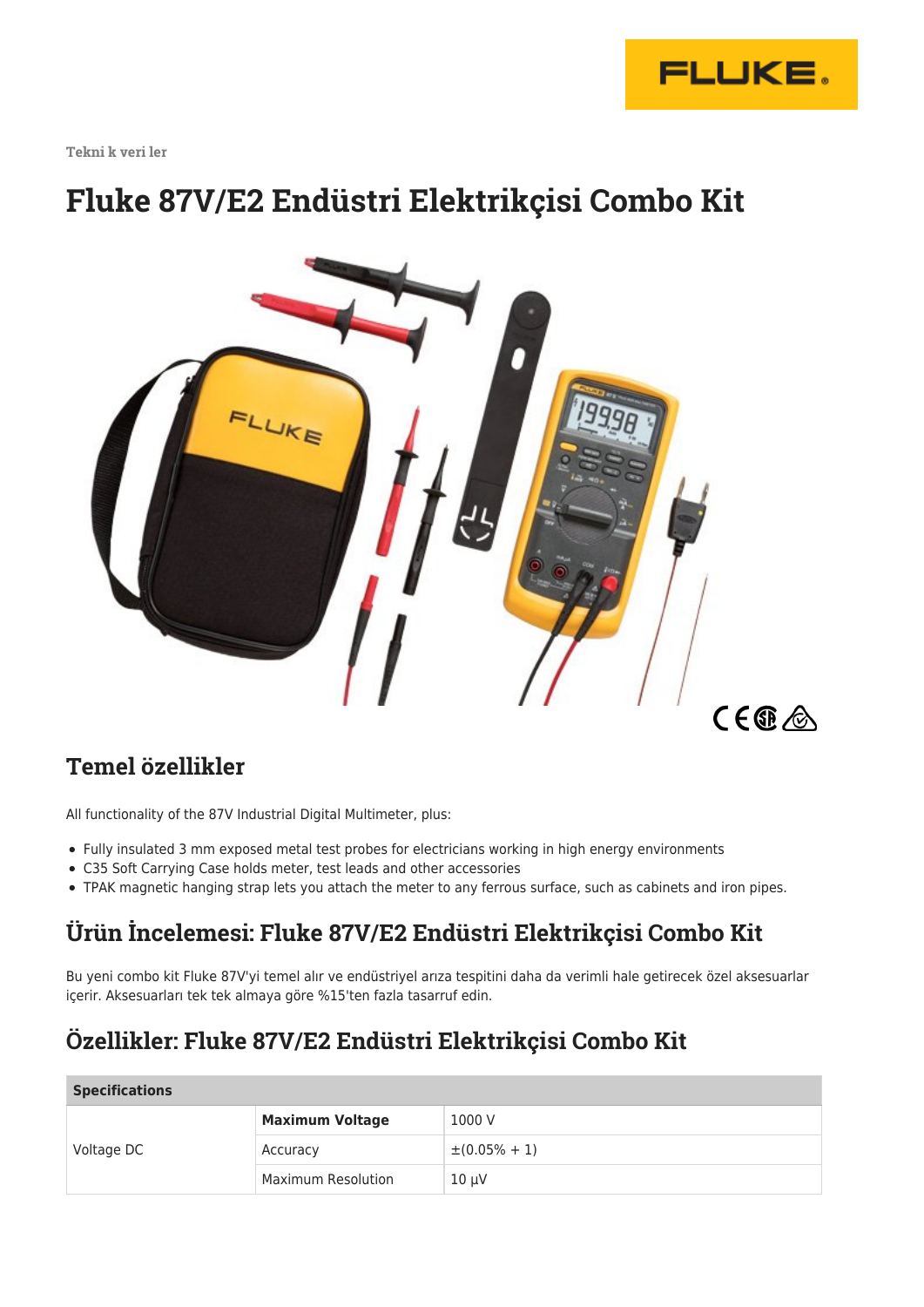

| Voltage AC                          | <b>Maximum Voltage</b>                                                                    | 1000 V                                    |  |
|-------------------------------------|-------------------------------------------------------------------------------------------|-------------------------------------------|--|
|                                     | Accuracy                                                                                  | $\pm (0.7\% + 2)$ True RMS                |  |
|                                     | <b>AC Bandwidth</b>                                                                       | 20 kHz with low pass filter; 3 db @ 1 kHz |  |
|                                     | <b>Maximum Resolution</b>                                                                 | $0.1$ mV                                  |  |
| Current DC                          | <b>Maximum Amps</b>                                                                       | 10 A (20 A for 30 seconds maximum)        |  |
|                                     | Amps Accuracy                                                                             | $\pm (0.2\% + 2)$                         |  |
|                                     | <b>Maximum Resolution</b>                                                                 | $0.01 \mu A$                              |  |
| <b>Current AC</b>                   | <b>Maximum Amps</b>                                                                       | 10 A (20 A for 30 seconds maximum)        |  |
|                                     | Amps Accuracy                                                                             | $\pm (1.0\% + 2)$ True RMS                |  |
|                                     | <b>Maximum Resolution</b>                                                                 | $0.1 \mu A$                               |  |
| Resistance                          | <b>Maximum Resistance</b>                                                                 | 50 MΩ                                     |  |
|                                     | Accuracy                                                                                  | $\pm (0.2\% + 1)$                         |  |
|                                     | <b>Maximum Resolution</b>                                                                 | $0.1\Omega$                               |  |
|                                     | <b>Maximum Capacitance</b>                                                                | 9,999 $\mu$ F                             |  |
| Capacitance                         | Accuracy                                                                                  | $\pm(1\% + 2)$                            |  |
|                                     | <b>Maximum Resolution</b>                                                                 | $0.01$ nF                                 |  |
| Frequency                           | <b>Maximum Frequency</b>                                                                  | 200 kHz                                   |  |
|                                     | Accuracy                                                                                  | $\pm (0.005\% + 1)$                       |  |
|                                     | <b>Maximum Resolution</b>                                                                 | $0.01$ Hz                                 |  |
| Duty Cycle                          | <b>Maximum Duty Cycle</b>                                                                 | 99.9%                                     |  |
|                                     | Accuracy                                                                                  | $\pm (0.2\%$ per khz $+0.1\%)$            |  |
|                                     | <b>Maximum Resolution</b>                                                                 | 0.1%                                      |  |
| <b>Temperature Measurement</b>      | $-200.0^{\circ}$ C - 1090 $^{\circ}$ C<br>-328.0°F - 1994.0°F<br>excluding probe          |                                           |  |
| 80 BK Temperature Probe             | $-40.0^{\circ}$ C - 260 $^{\circ}$ C<br>-40.0°F - 500°F, 2.2°C or 2% whichever is greater |                                           |  |
| Conductance                         | <b>Maximum Conductance</b>                                                                | 60.00 nS                                  |  |
|                                     | Accuracy                                                                                  | $\pm(1.0\% + 10)$                         |  |
|                                     | <b>Maximum Resolution</b>                                                                 | $0.01$ nS                                 |  |
| Diode                               | Range                                                                                     | 3 V                                       |  |
|                                     | Resolution                                                                                | 1 mV                                      |  |
|                                     | Accuracy                                                                                  | $\pm(2\% + 1)$                            |  |
| Duty Cycle Range                    | <b>Accuracy</b>                                                                           | Within $\pm$ (02% per kHz +0.1%)          |  |
| <b>Environmental Specifications</b> |                                                                                           |                                           |  |
| <b>Operating Temperature</b>        | -20 $^{\circ}$ C to +55 $^{\circ}$ C                                                      |                                           |  |
| <b>Storage Temperature</b>          | -40 $^{\circ}$ C to +60 $^{\circ}$ C                                                      |                                           |  |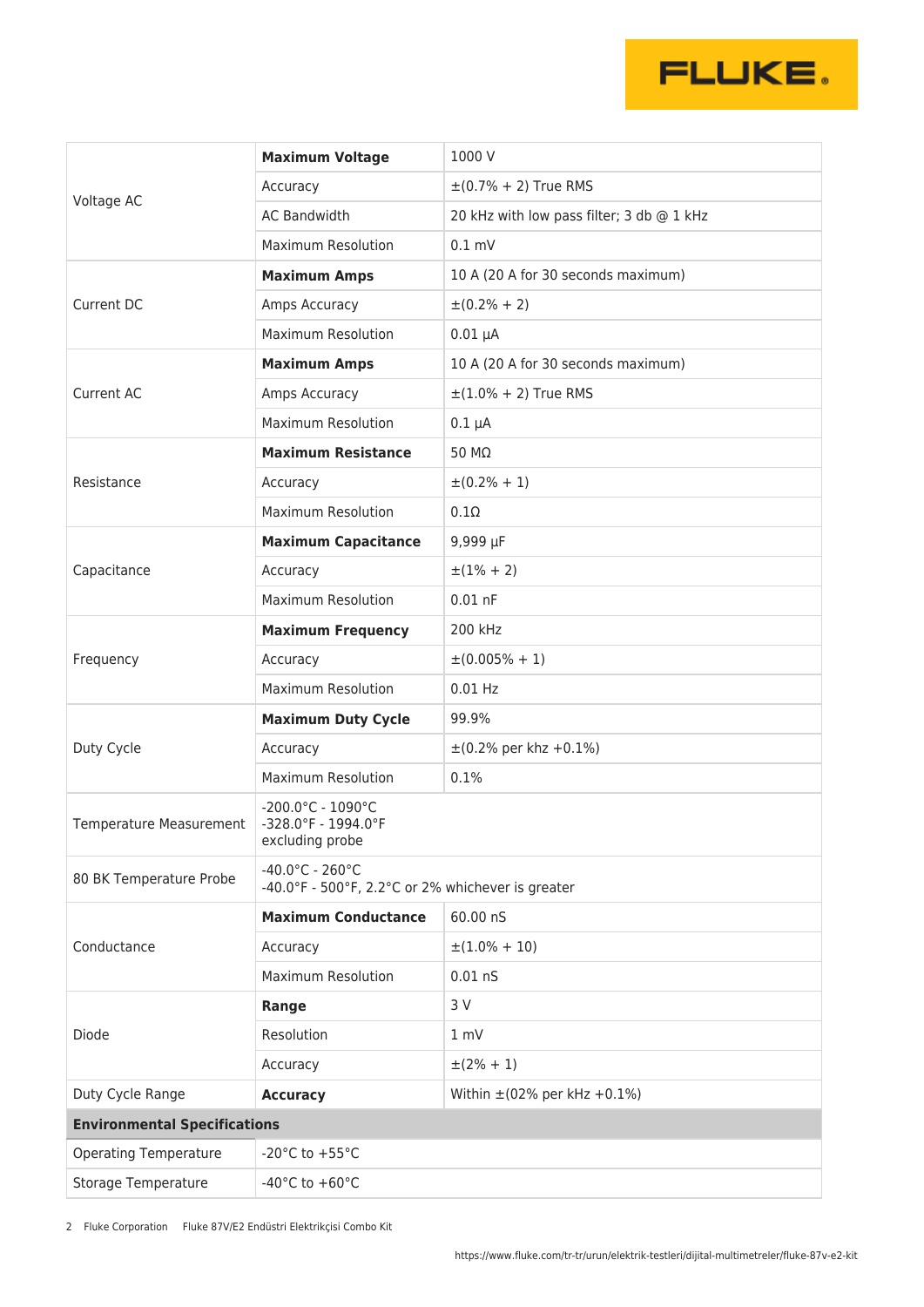

| Humidity (Without<br>Condensation)           | $0\%$ - 90% (0°C - 35°C)<br>$0\% - 70\%$ (35°C - 55°C) |                                                                     |  |  |
|----------------------------------------------|--------------------------------------------------------|---------------------------------------------------------------------|--|--|
| Operating Altitude                           | 2000 m                                                 |                                                                     |  |  |
| <b>Safety Specifications</b>                 |                                                        |                                                                     |  |  |
| Overvoltage category                         | EN 61010-1 to 1000 V CAT III, 600V CAT IV              |                                                                     |  |  |
| Agency Approvals                             | UL, CSA, TÜV, VDE listed                               |                                                                     |  |  |
| <b>Mechanical and General Specifications</b> |                                                        |                                                                     |  |  |
| Size                                         | $201 \times 98 \times 52$ mm (with holster)            |                                                                     |  |  |
| Weight                                       | 355g<br>624 g - with holster                           |                                                                     |  |  |
| Display                                      | <b>Digital</b>                                         | 6000 counts updates 4/sec.<br>19,999 counts in high-resolution mode |  |  |
|                                              | Analog                                                 | 32 segments, updates 40/sec.                                        |  |  |
|                                              | Frequency                                              | 19,999 counts, updates $3/sec$ at $> 10$ Hz                         |  |  |
| Warranty                                     | Lifetime                                               |                                                                     |  |  |
| <b>Battery Life</b>                          | <b>Alkaline</b>                                        | $\sim$ 400 hours typical, without backlight                         |  |  |
| Shock                                        | 1 Meter drop per IEC 61010-1:2001                      |                                                                     |  |  |
| Vibration                                    | Per MIL-PRF-28800 for a Class 2 instrument             |                                                                     |  |  |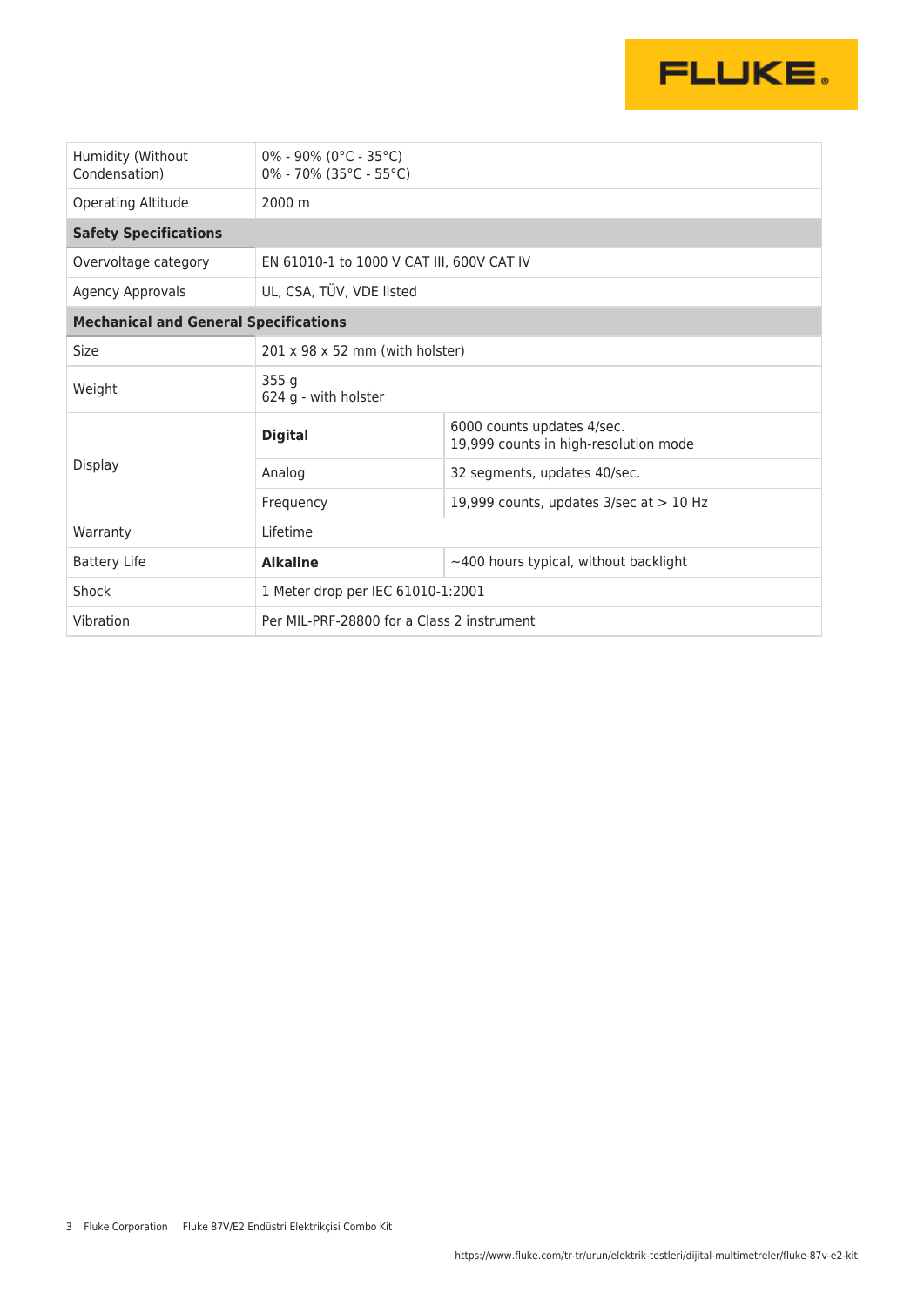

### **Modeller**



#### **Fluke 87V/E2 Kit**

Multimetre

Dahil olanlar:

- 87V Multimetre
- TL224 silikon test iletkenleri
- AC220 uzun menzilli aligatör klipsler
- TP238 test problari
- miknatis ve aski
- 80BK sicaklik probu
- $\bullet$  kilif
- 9V pil (takili durumda)